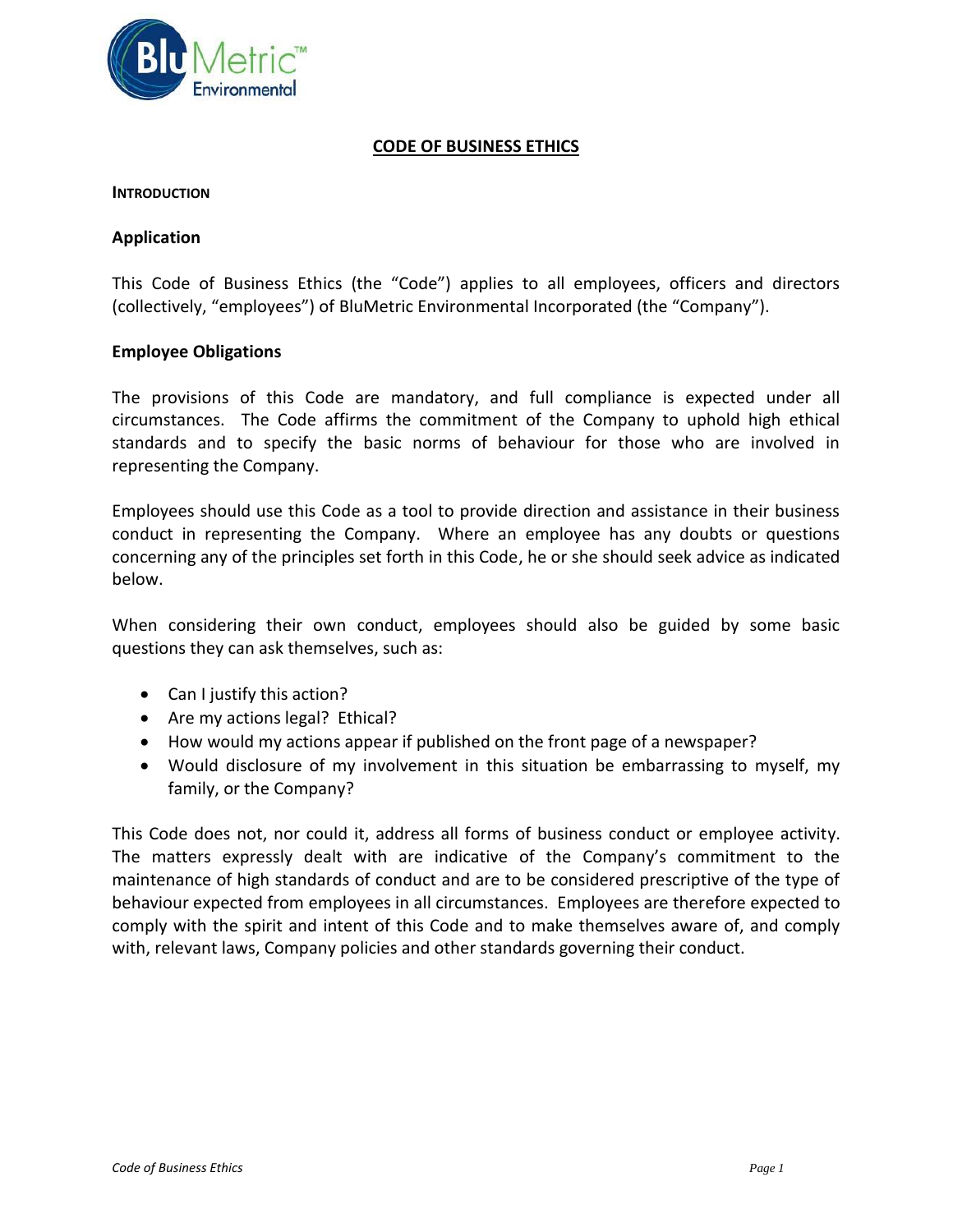

### **Contractors**

All contractors engaged on behalf of the Company shall undertake, as a condition of their engagement, to adhere to principles and standards of business conduct consistent with those set forth in this Code.

### **No Right to Employment**

While the provisions of this Code are part of the terms and conditions of employment of all employees, the Code does not constitute a contract of employment or any assurance of continued employment.

### **Accountability**

Failure to comply with the Code can have severe consequences for both the employee and the Company. Appropriate discipline, up to and including dismissal, will be imposed by the Company for violations of the Code. Furthermore, conduct that violates the Code may also violate federal or provincial law and can subject both the Company and the employee to prosecution or other legal actions. The principles set forth in this Code are conditions of each employee's engagement with the Company. Employees continue to be bound by these conditions, as revised from time to time to reflect changes in business or organization. Any employee who does not comply with these conditions will be subject to the consequences set out above. The Company's senior officers and other managers are responsible for monitoring compliance with the Code within their respective areas of responsibility.

# **Approval and Reporting to the Board of Directors and the Corporate Governance and Nominating Committee**

The Code has been approved by the Board of Directors (the "Board"). The Office of the Corporate Secretary shall report periodically to the Board on the distribution and communication of this Code. Management shall also report periodically on issues relating to compliance with the Code to the Corporate Governance and Nominating Committee and, as necessary, to the Board.

### **Assistance and Reporting of Violations**

Any employee needing help or information concerning the Code may contact his or her manager or the Human Resources Department.

### **1. COMPLIANCE WITH LAWS**

**The Company and its employees shall comply fully with all legal requirements, domestic and foreign, applicable to the Company's business.**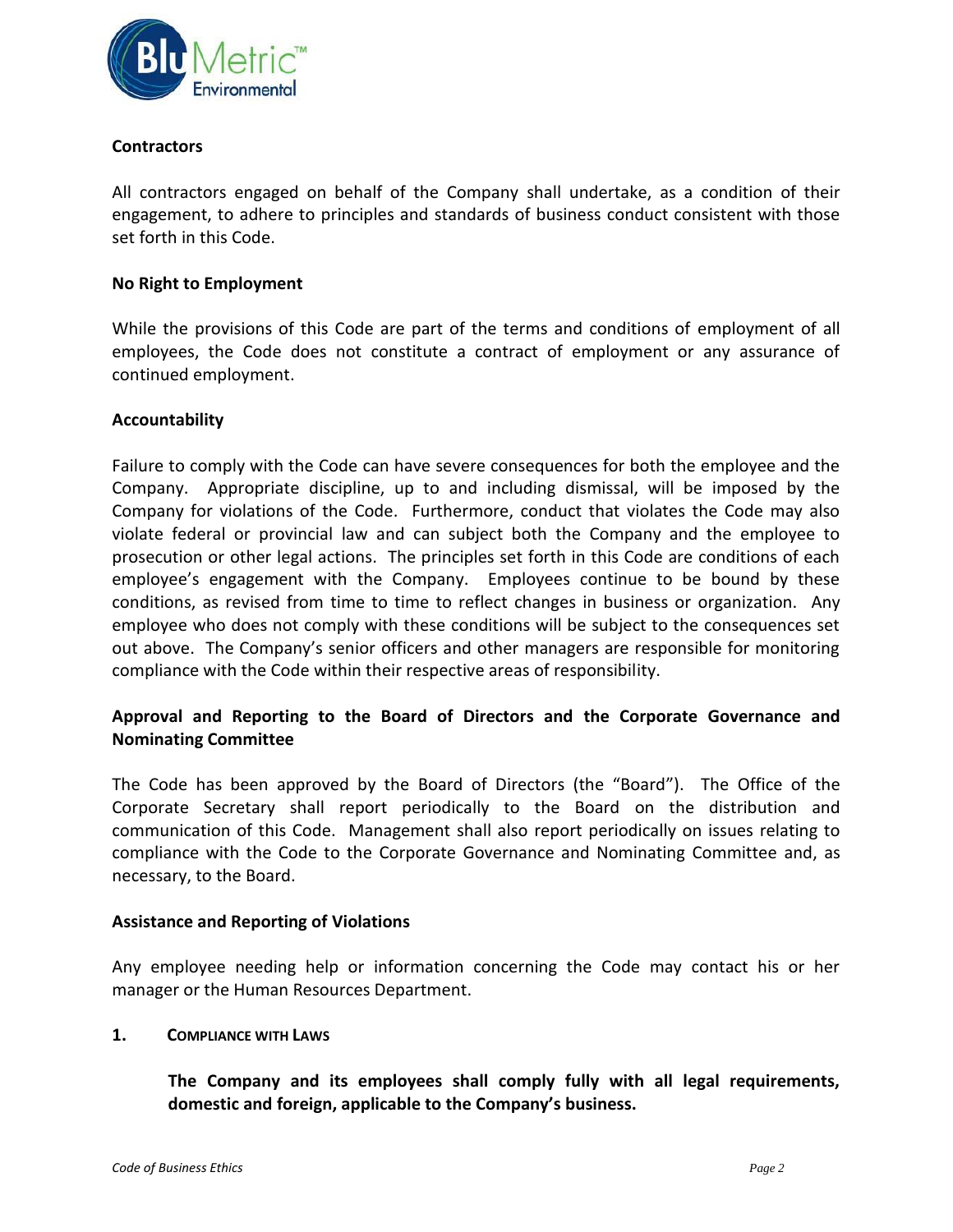

Many of the Company's business activities are subject to complex and changing legal requirements. Employees must ensure that they are aware of the laws, rules and regulations governing the Company's business activities and that their conduct does not contravene these legal requirements.

### **2. CONFLICTS OF INTEREST**

### *a) Personal Interests*

### **Employees must avoid all actual or perceived conflicts of interest between their personal interests and their duties to the Company**.

Business decisions must be made in the best interest of the Company, not motivated by personal interest or gain. A conflict of interest arises when an employee's personal or private interest interfere, or appear to interfere, with their objectivity, judgment or ability to act in the best interest of the Company. A conflict of interest situation can arise when an employee, a member of his or her family, or someone who has a close personal relationship with the employee receives improper personal benefits as a result of the employee's position in the Company, regardless of whether such benefits are received from the Company or a third party. Loans to, or guarantees of obligations of, an employee, his or her family members or others with whom the employee has a close personal relationship are of special concern. In addition, interest or participation by employees in activities that may deprive the Company of the time or attention required to perform their duties or that may create an obligation or distraction that would affect their judgment or ability to act solely in the Company's best interests should be avoided.

In certain instances, ownership or other participation in a competing or complementary business enterprise by the employee, a member of his or her family, or someone who has a close personal relationship with the employee might create, or appear to create, such a conflict. Employees are required to disclose in writing to their managers all business, commercial and financial interests or activities that might reasonably be regarded as creating an actual or potential conflict with their duties of employment.

Employees must not attempt, directly or indirectly, to use their position in the Company to influence the bidding process or negotiating of contracts in any way.

Employees must ensure that actions taken and decisions made are free from the influence of any interest that might reasonably be regarded as conflicting with those of the Company and that their conduct can withstand close scrutiny.

If personal financial or other benefit is improperly gained by an employee, directly or indirectly, as a result of his or her employment or by the use or misuse of the Company's assets or property or of information that is confidential or proprietary to the Company, then the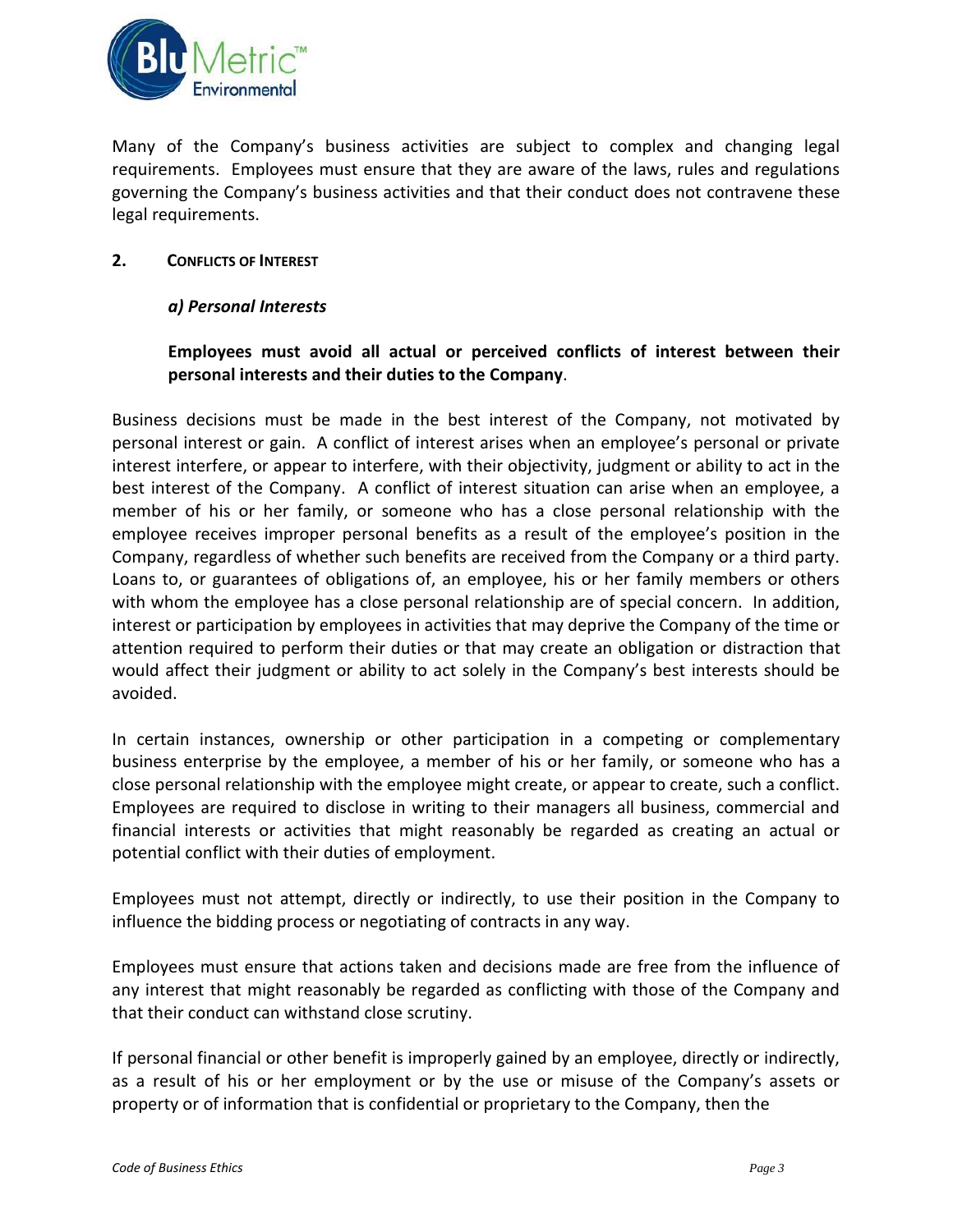

employee will be subject to the consequences of breaching this Code, must account to the Company for any benefit received, and may be subject to criminal or other legal action.

# *b) Gifts and Entertainment*

# **Employees shall not provide, directly or indirectly, on behalf of the Company, expensive gifts or excessive entertainment or other benefits to other persons.**

The provision of expensive gifts or excessive entertainment or other benefits to other persons may also create, or be perceived to create, a conflict of interest situation. Such benefits can take many forms and include both tangible and intangible items. Employees whose duties permit them to do so may provide reasonable gifts, favours and entertainment to persons if all the following conditions are met:

- They are not in cash or other negotiable instruments;
- They cannot reasonably be interpreted as a bribe, payoff or other improper payment;
- They are made as a matter of general and accepted business practice;
- They do not contravene any law and are made in accordance with generally accepted ethical principles;
- If subsequently disclosed to the pubic, their provision would not in any way embarrass the Company or their recipients; and
- Proper accounting of the expenses is made.

# *c) Personal Gain*

# **Employees shall not use their employment status to obtain personal gain from those doing or seeking to do business with the Company.**

Seeking or accepting gifts, payments, services, fees, special privileges, pleasure or vacation trips or accommodations, loans (including guarantees, but excluding those loans which are on conventional terms and are from persons in the business of lending) or any other item of value from any person, organization or group that does, or is seeking to do, business with the Company, or from a competitor, may also create, or be perceived to create, a conflict of interest situation.

Employees should never seek such items, either for themselves or a family member or someone with whom they share a close personal relationship, and employees may accept for themselves or such other individuals only reasonable gifts, favours or entertainment where standards consistent with the conditions relating to the provision of gifts set out in Subsection 2 b) are met.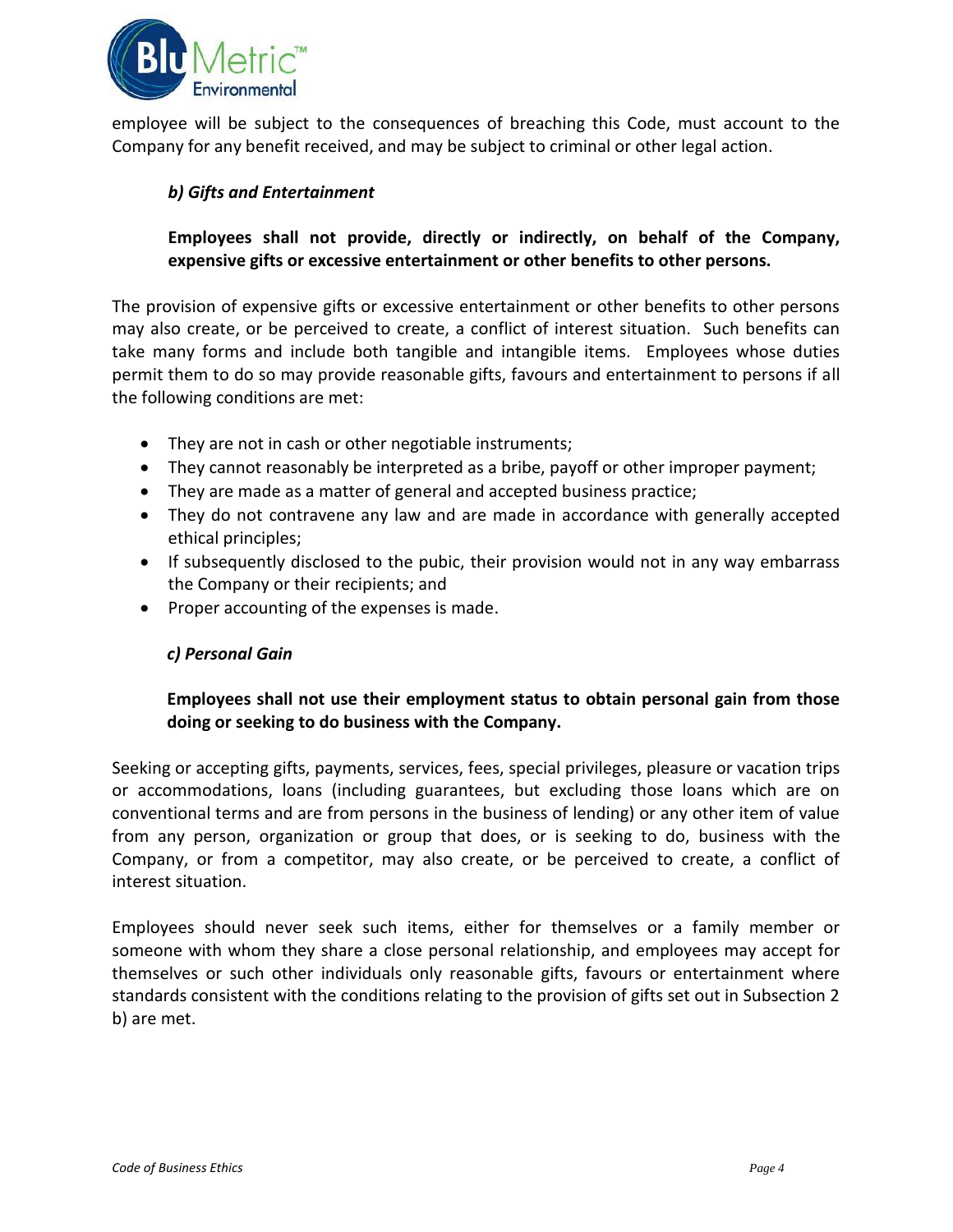

#### **3. CORPORATE OPPORTUNITIES**

# **Employees owe a duty to the Company to advance its legitimate interest when the opportunity to do so arises.**

Employees are prohibited from taking for themselves personally opportunities that properly belong to the Company or are discovered through the use of the Company's property, information or position. Employees must not use corporate property, information or position for personal gain or compete with the Company.

#### **4. DEALINGS WITH PUBLIC OFFICIALS**

# **All dealings between employees of the Company and public officials are to be conducted in a manner that will not compromise the integrity or reputation of any public official or the Company.**

Even the appearance of impropriety in dealing with public officials, whether domestic or foreign, is unacceptable. Any participation, whether direct or indirect, in any bribes, kickbacks, illegal gratuities, indirect contributions or other similar payments is forbidden, regardless of the effect they might have on the business interests of the Company.

#### **5. POLITICAL CONTRIBUTIONS**

# **The use of the Company's funds, goods or services as contributions to political parties, candidates or campaigns is forbidden, unless authorized by the Chief Executive Officer within the guidelines established by the Board.**

Contributions include money or anything having value, such as loans, services, entertainment, trips and the use of Company facilities or assets. Further, employees are not to be reimbursed for any political contributions which they might make on their own behalf.

#### **6. PROHIBITION AGAINST FRAUD**

### **Fraudulent activity of any kind is strictly prohibited.**

Fraudulent activity includes, but is not limited to, any act to defraud the Company, or any of its employees, customers, agents or other persons or entities with whom/which it has dealings, of money or property or any other thing or right. In addition to applicable legal penalties or prosecution, any employee who engages in fraudulent activity will be subject to disciplinary action up to and including dismissal.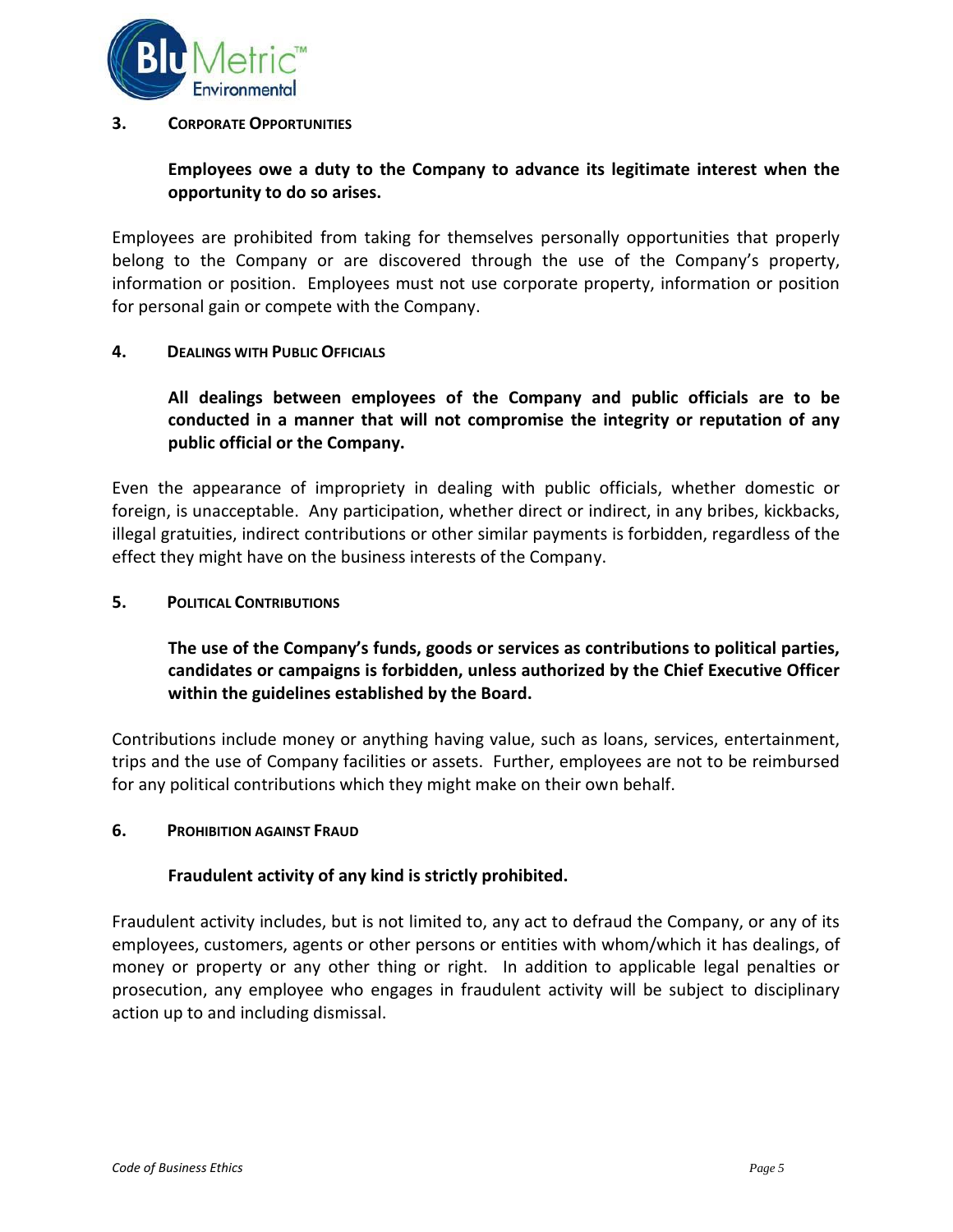

### **7. DISCLOSURE, INSIDER TRADING AND CONFIDENTIALITY**

### *a) Disclosure*

### **Employees shall not use for their own financial gain or disclose for the use of others inside information obtained as a result of their employment with the Company.**

Employees may, in the course of their employment with the Company, have access to, or knowledge about, confidential information that an investor might consider important in deciding whether to buy, sell or hold securities of the Company, or which would reasonably be expected to have an effect on the market price or value of the Company's securities. Information may be important for this purpose even if it would not alone determine the investor's decision. All such information is considered material, and the disclosure of it is illegal, except in accordance with applicable securities laws.

Examples of some types of material information are: financial results; financial forecasts; changes in dividends; new securities issues; possible mergers, acquisitions, divestitures, joint ventures and other purchases and sales of or investments in companies; gaining or losing important contracts; significant discoveries; important product developments; major litigation developments; major changes in business direction; and major labour disputes.

The improper disclosure of material, non-public information can cause very serious legal consequences not only for the Company, but also for the employee making the disclosure and the person to whom any disclosure is made. Employees should not discuss material, non-public information with any other employees except on a "need-to-know" basis (i.e. the recipient requires the information in order to perform his or her employment function at the Company). Disclosure of such matters to other employees except on a "need-to-know" basis or to any persons not employed by the Company for any reason is prohibited unless approval is first obtained from senior management. Notwithstanding the foregoing, employees who become aware of material information or material changes in the Company's affairs that may not be know to senior management should promptly and confidentially communicate such matters to senior management, so that decisions can be made on a timely basis regarding public disclosure in accordance with applicable law.

### *b) Insider Trading*

### **No employee shall engage in insider trading.**

No employee may buy or sell shares or other securities of the Company or exercise any put or call options or other rights to purchase or sell, or tip someone else to purchase or sell or to not purchase or sell, securities of the Company while in possession of material information relating to the Company that has not been generally disclosed to the public. The same prohibitions shall apply to all Company employees with respect to any other publicly traded entity about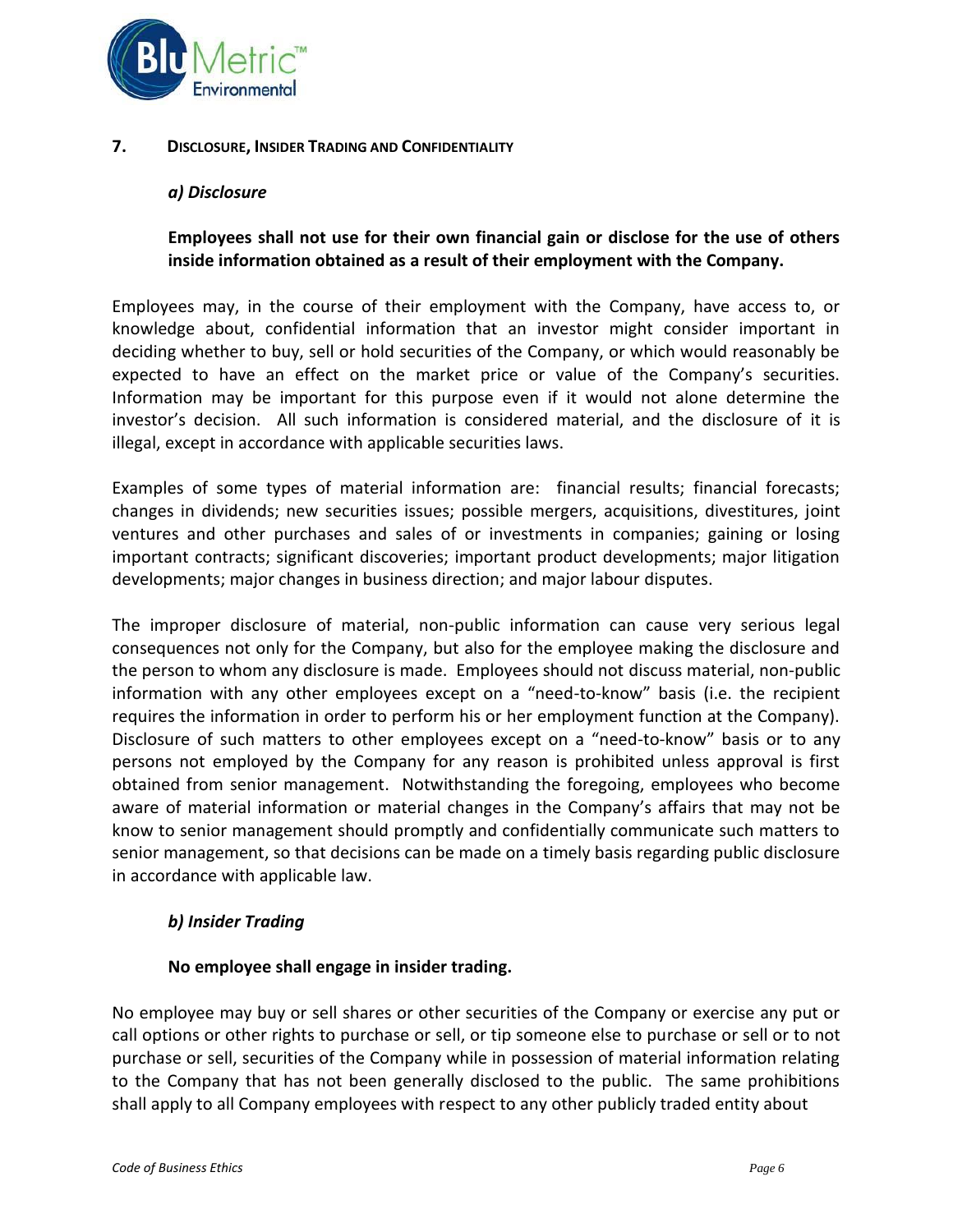

which the employee is in possession of non-public material information by virtue of his or her employment at the Company. Insider trading and tipping are illegal and can have serious consequences for both the Company and individual employees. Apart from any disciplinary action that may be taken by the Company, they may also result in criminal prosecution.

# *c) Confidentiality*

# **Employees shall not, without proper authorization, reveal any information concerning matters which are considered by the Company to be confidential.**

Confidential information is any information that has not been made available to the public. It includes material non-public information of the kind discussed under Subsection 7 a) of this Code, as well as any other information that provides insight into the Company's current or anticipated business activities. It also includes important non-public information about firms or individuals with which the Company has dealings, including customers and suppliers. In some cases the disclosure of such information might violate the private or contractual rights of individuals or other enterprises or institutions.

Unless required by law, employees are prohibited from discussing or disclosing such confidential information internally or externally, except as prescribed under Subsection 7 a) or, in the case of other types of confidential information, unless the discussion or disclosure has been authorized by an appropriate senior officer of the Company given the subject matter to the information in question. This prohibition extends not just to all of the Company's records, reports, papers, devices, processes, plans, methods, apparatus and other forms of information but also to such information of or about others to which the Company has been permitted access.

Employees must also be aware that the responsibility for maintaining the confidentiality of information continues outside of the workplace. Employees should not discuss confidential matters in public places, such as elevators, public transportation (including airplanes) or restaurants.

Employees shall comply with the legal requirements relating to records retention and with the Company's' Information, Security and Controls Policies and Standards.

### **8. ACCOUNTING AND INTERNAL CONTROLS**

# **Employees shall comply with the Company's internal controls and accounting policies**.

The Company's internal controls are comprised of the corporate policies and procedures, financial and otherwise, designed to safeguard the Company's assets and ensure the integrity of accounting data and information on which business decisions are based. They are an essential part of accounting and the foundation of good business practice. They are also essential in preventing fraud, inefficiency and waste and assist in ensuring that the information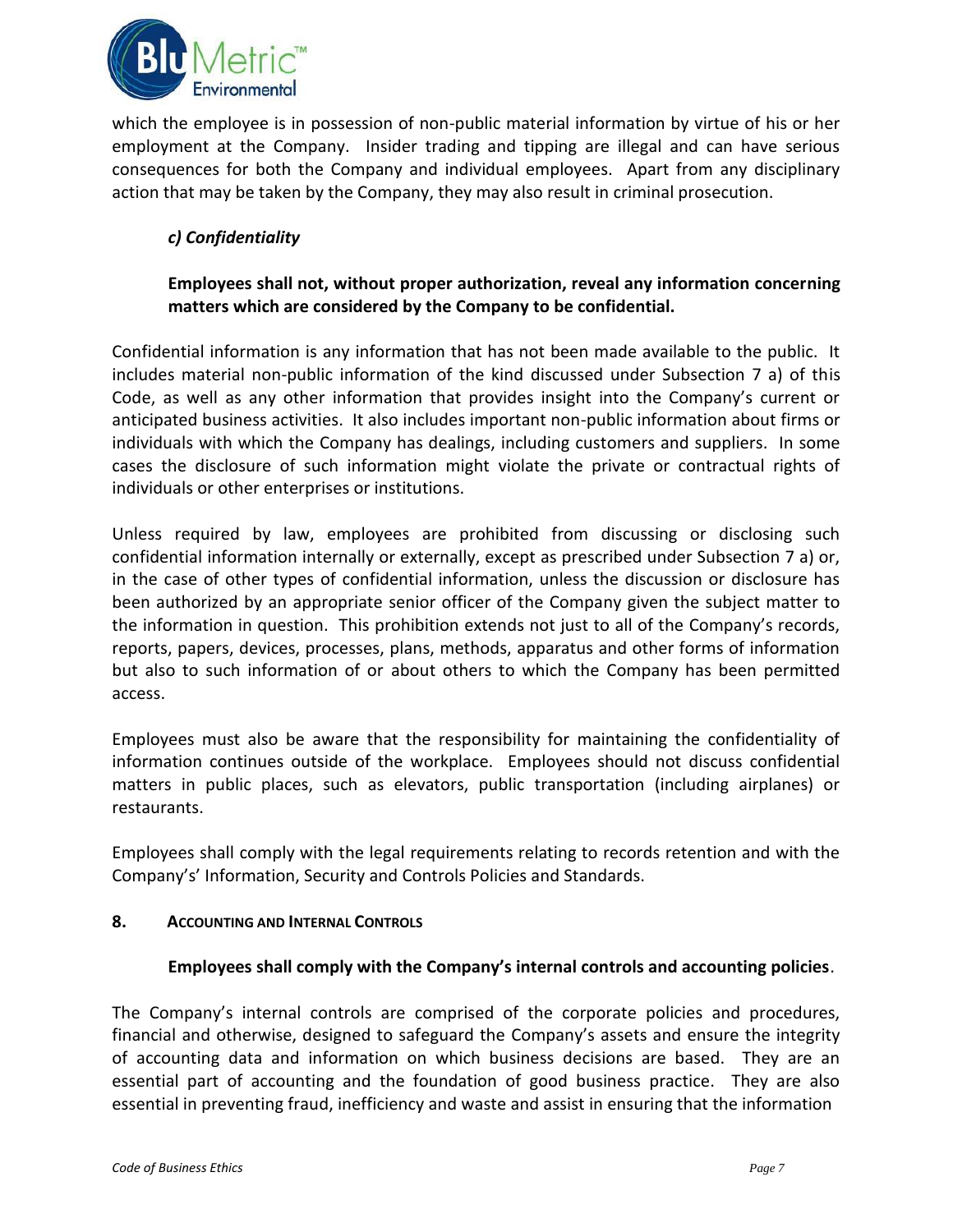

the Company conveys to its shareholders and potential investors about its business is accurate, complete, balanced and timely.

All transactions shall be authorized and executed in accordance with applicable Company policies and management delegations and recorded as necessary to permit the accurate preparation of financial statements and to maintain accountability for the assets of the Company. The Company's books and records shall reflect in an accurate, fair, and timely manner the transactions and disposition of assets of the Company. All funds and assets are to be recorded and disclosed in accordance with Company accounting policies.

The use of the Company's funds or assets for any unlawful or improper purpose is strictly prohibited, and those responsible for the accounting and record-keeping functions are expected to be vigilant in ensuring enforcement of this prohibition. Alteration of the Company's books or records or making false entries in books or records may constitute fraud and is subject to disciplinary action, up to and including dismissal, as well as criminal or other legal prosecution.

Employees must also comply with all Company policies relating to personal expenses incurred in the course of doing business on the Company's behalf.

#### **9. RESPECTFUL WORKPLACE**

# **Employees must ensure a work environment free of discrimination, harassment, and violence, in which individuals are accorded equity in employment processes, procedures and practices based on merit and ability.**

The Company is committed to providing and maintaining a work environment that supports the dignity of all individuals and will make every effort to ensure that no one at the Company is subjected to sexual or other forms of personal harassment or violence in the workplace. Such conduct will not be tolerated at any level.

The Company is also committed to the principles of diversity and employment equity. Company employees must strive to create and support an inclusive work environment that meets government-legislated requirements and respects and values the contributions of all employees and their individual differences. The Company will accommodate physical, mental and learning disabilities, religious requirements and certain personal circumstances in accordance with applicable law and Company policies.

Discriminatory practices based on prohibited grounds enumerated in applicable law and Company policies, including race, national or ethnic origin, colour, religion, age, sex, sexual orientation, marital status, family status, veteran status, disability, or conviction for which a pardon has been granted will not be tolerated. Discrimination and violent conduct against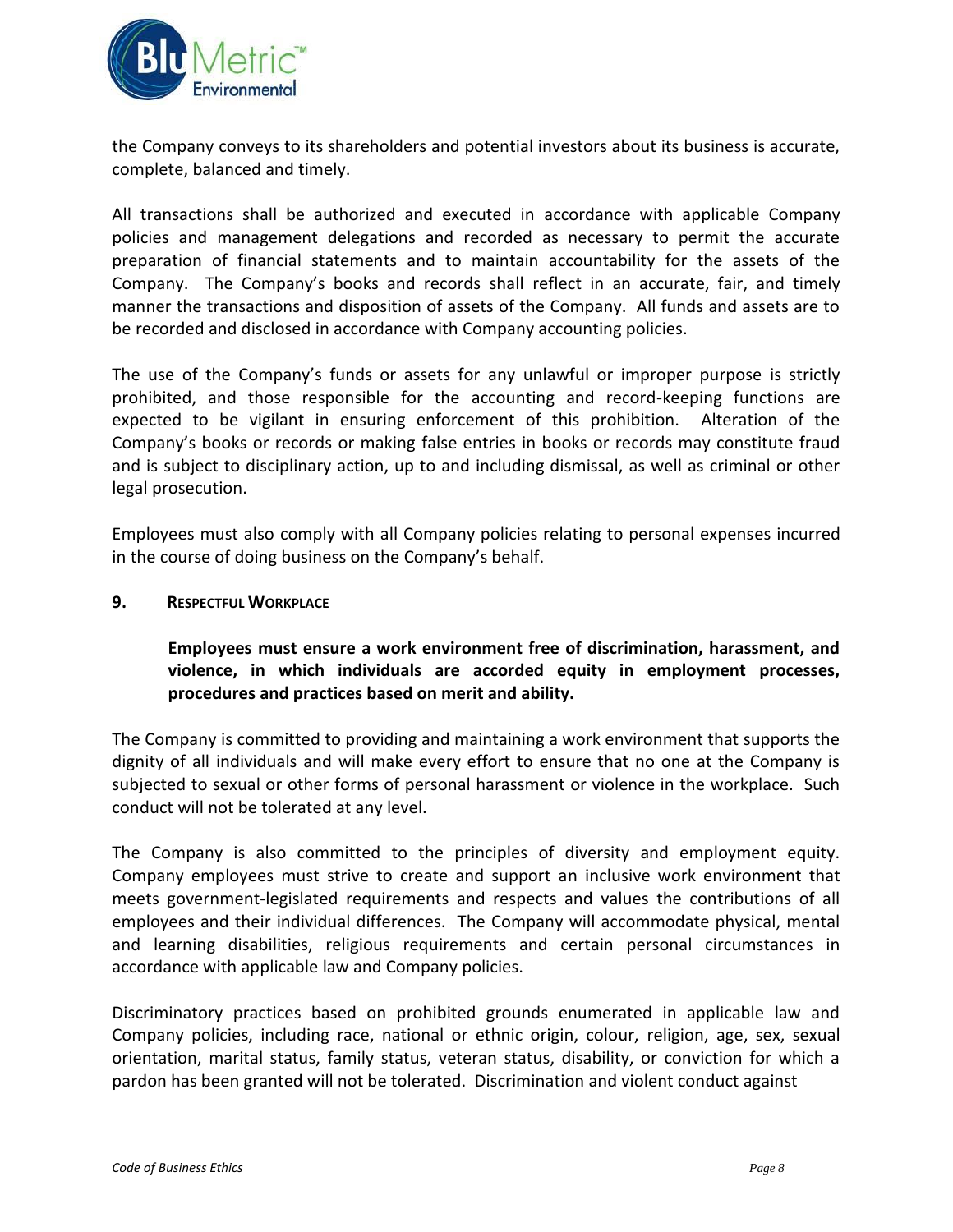

suppliers, consultants, customers and other members of the public with whom the Company does business are also prohibited.

Decisions concerning hiring, promotion, retention, training, development and compensation are to be based on the ability, skill, knowledge and experience required to perform the job. Family or personal relationship should in no way be taken into consideration when determining an individual's suitability for a position. Applicants who have a family or personal relationship with anyone who has or had an employment relationship with the Company will be considered solely on their own merits. Persons involved in the selection process who have a conflict of interest should excuse themselves from the process.

All supervisory decisions involving an employee with whom a supervisor has a family or personal relationship that could lead to a real, potential or apparent conflict of interest must be referred to another supervisor or the next level of management. These decisions include promotions, salary increases, work assignments, training/development and overtime opportunities and performance appraisals.

#### **10. PRIVACY PROTECTION**

### **The Company and its employees have a duty to protect the privacy of personal information.**

The protection of personal information is mandated by law. Employees shall protect the privacy of, and handle, personal information about employees of the Company and other individuals with whom it has dealings, in accordance with Company policies and applicable law.

### **11. ENVIRONMENTAL PROTECTION**

# **The Company and its employees shall treat the protection of the environment as an integral factor in all business activities.**

All employees shall conduct the affairs of the Company with a sincere, balanced and proper regard for the environment. This environmental ethic is part of the Company's business culture.

The Company will strive to be a good and responsible corporate citizen with proper regard for the public interest. Environmental and other legitimate social objectives shall be taken into account and balanced against other Company objectives in establishing policies and in the conduct of daily affairs. Environmental decisions will be predicated on the best available scientific and technical information and will be considered an integral factor in all business decisions.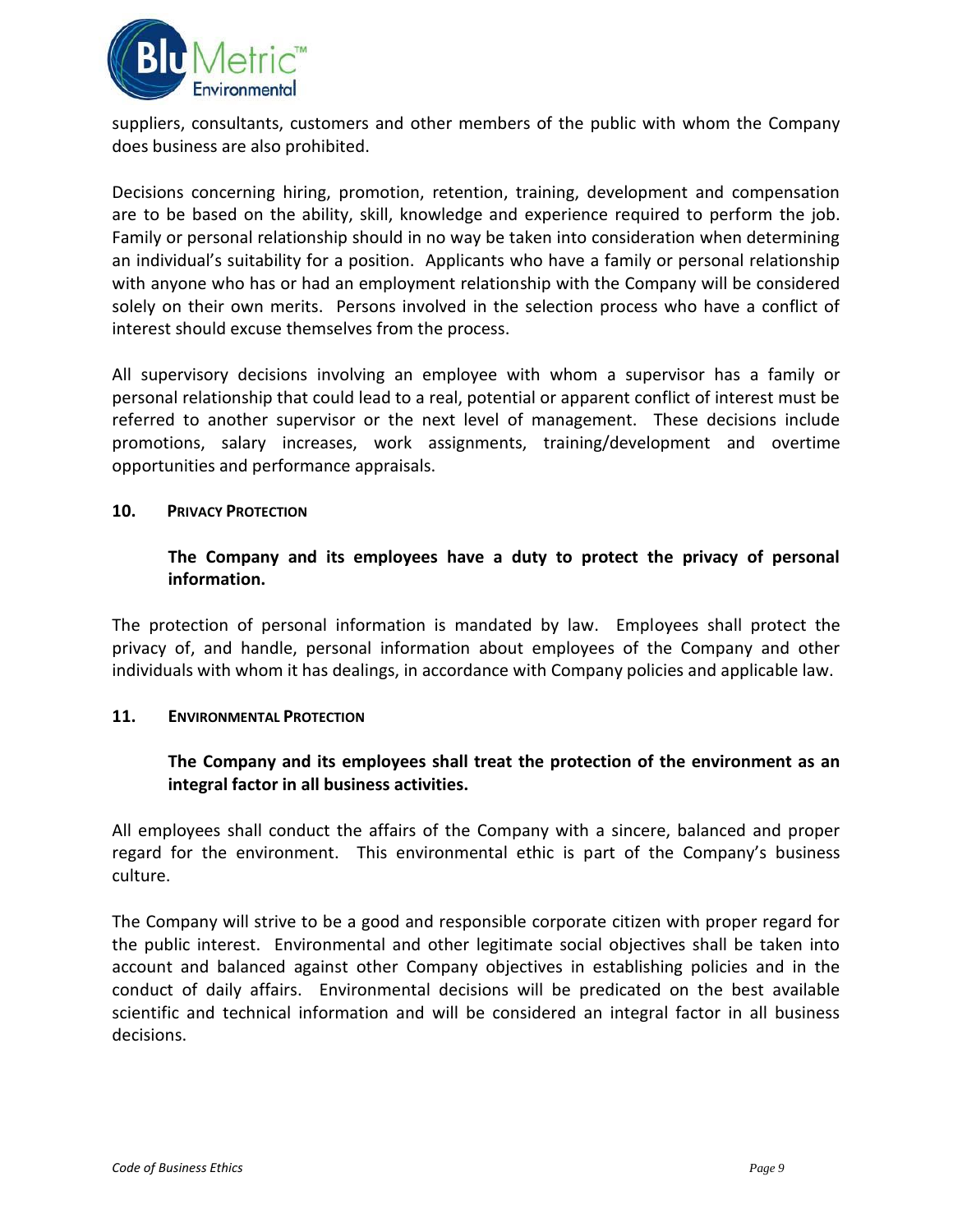

#### **12. COMPETITION AND FAIR DEALING**

**The Company shall compete vigorously and creatively in its business activities, but its efforts in the marketplace shall be conducted in a fair and ethical manner in strict compliance with applicable competition and business practices laws and regulations.**

Under no circumstances should any employee of the Company participate in, or knowingly assist others in, conduct which is in violation of competition or business practices laws and regulations of any jurisdiction in which the Company does business. Prohibited activities include, but are not limited to:

- Agreements or activities with competitors that directly or indirectly affect prices or lessen competition in one or more markets;
- Agreements with one or more competitors not to buy from a supplier or sell to a customer; and
- Making facilitation payments or paying kickbacks.

In addition, employees must keep in mind that there are many different kinds of competition and business practices issues that can arise in the Company's business activities. Where an employee believes that such issues may exits, he or she should seek advice from legal counsel before proceeding.

In addition, all employees shall endeavour to deal fairly with the Company's customers, suppliers, competitors and other employees, and should not take unfair advantage of anyone through manipulation, concealment, abuse of privileged information, misrepresentation of material facts, or any other unfair-dealing practice.

### **13. PROHIBITION AGAINST RETALIATION**

### **No retaliatory action shall be taken against an employee in respect of "whistleblowing".**

Neither the Company, nor any of its employees, contractors, subcontractors or agents may discharge, discipline, demote, suspend, threaten, harass, or in any other manner discriminate or retaliate against or penalize an employee:

- a) for making a good-faith report of violations of this Code or other illegal or unethical conduct; or
- b) because of any lawful act done by the employee:
- to provide information, cause information to be provided, or otherwise assist in an investigation regarding any conduct the employee reasonably believes constitutes a legal, regulatory or similar violation, including a violation of any laws regarding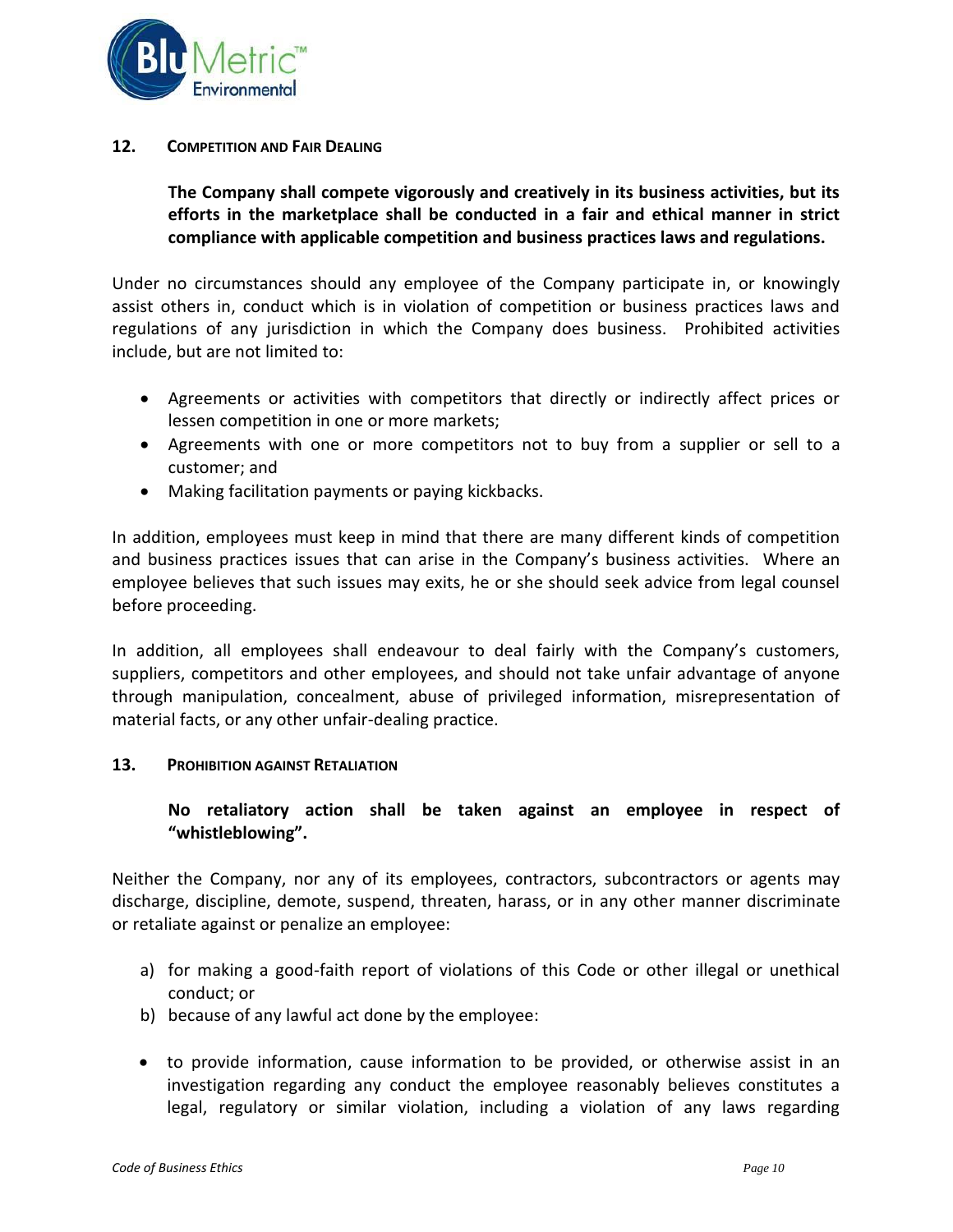

fraudulent conduct any rules or regulations applicable to the Company, when the information or assistance is provided to, or the investigation is conducted by, a regulatory or law enforcement agency or government body, including any member or committee or any legislation having jurisdiction with respect to the matter, or by a person with supervisory authority over the employee, or by such other person working for the Company who has the authority to investigate, discover, or terminate misconduct; or

• to file, cause to be filed, testify, participate in, or otherwise assist in a proceeding filed or about to be filed relating to an alleged legal, regulatory or similar violation, including a violation of any laws regarding fraudulent conduct and any rules or regulations of any applicable regulatory body.

For the Company to effectively implement this policy, it is critical that all employees respond to and report any concerns about retaliatory behaviour (threatened or actual). If an employee believes that he or she has been subject to retaliation or threatened retaliation because he or she has taken any of the actions referred to above, the employee should report such conduct to his or her manager or the "Appropriate Authority" as defined in the Company's whistleblower policy (Ombudsman for HR matters, Board Chair or Corporate Counsel for financial/legal matters). The Company will investigate promptly any complaint of retaliatory or other improper behaviour. Complaints and investigations will be handled in a confidential manner, consistent with any corrective action that is taken by the Company.

Employees should be aware that they personally may be subject to criminal liability if they retaliate against an individual because that individual provided truthful information to a law enforcement official regarding the commission or possible commission of a federal offence.

### **14. PERSONAL LOANS**

# **The Company's directors and executive officers may not receive personal loans from the Company.**

Subject to any exemptions provided by law, the Company shall not directly or indirectly extend or maintain credit, arrange for the extension of credit, or renew an extension of credit, in the form of a personal loan to or for any directors or executive officers

### **15. USE OF ASSETS**

**Employees must protect the Company's assets and ensure their proper and efficient use.**

All of the Company's assets shall be used efficiently and for proper corporate purposes. In addition, subject to legal and regulatory requirements, the Company will protect and maintain the confidentiality, integrity and availability of its information assets by creating a safe and